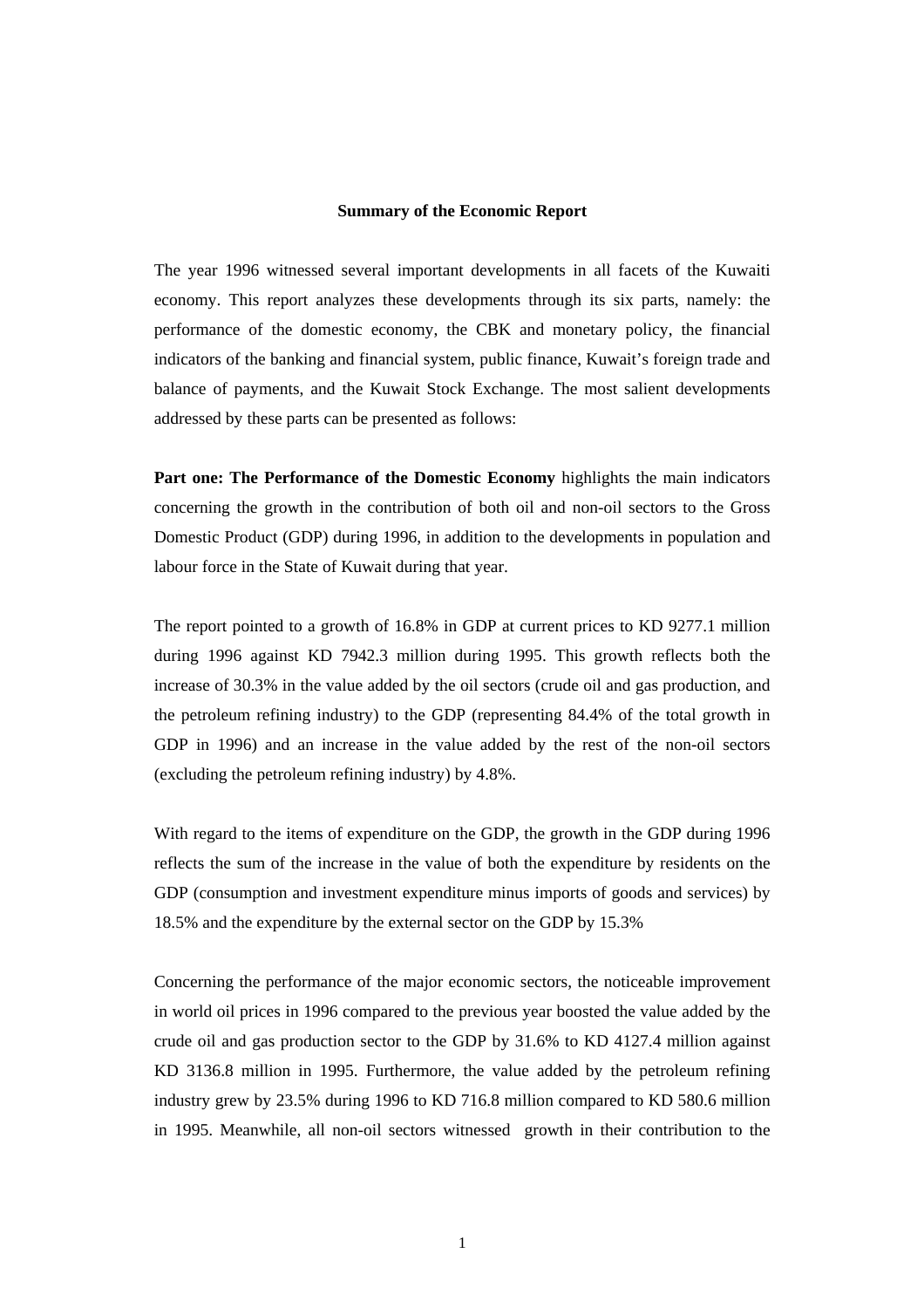GDP albeit at varying rates ranging between 106.3% for the Electricity, Gas & Water sector and 0.2% for the Construction sector.

As for the developments in population and labor force, the report indicated that the population of Kuwait was estimated at 1. 754 million in mid 1996 against 1.691 million in the middle of the previous year, i.e. an increase of 3.7%. The ratio of Kuwaitis to the total population was 35%. The growth in population reached 3.4% for Kuwaitis against 8.9% for non-Kuwaitis. Concerning the labour force, available data indicate that the Kuwaiti labour force grew by 5.5% during 1996, compared to 9% for the non-Kuwaiti labour force. Consequently, the ratio of Kuwaitis in the total labour force reached 16.2% at the end of 1996 against 16.6% at the end of 1995. If the labour in the household sector is excluded, the ratio of Kuwaitis in the total labour force reaches 20.3% at the end of 1996.

**Part two: The Central Bank of Kuwait and Monetary Policy** analyzed the developments witnessed in 1996 with regard to the directions of the monetary policy of the State of Kuwait and the continuation of the CBK intensive efforts in drawing and implementing this policy, so as to maintain the monetary stability in the country and to enhance the elements of self-generated growth in the domestic economy, along with the pursuance by the CBK of its essential role in supervising and overseeing the banking system.

The following are among the most significant developments in the principal monetary indicators and aggregates which were analyzed in this part of the report.

- 1- In furtherance of its endeavors to maintain the monetary stability in the country and in light of its continual follow-up of the local and international developments in interest rates on the KD and major currencies, the CBK decided to maintain the discount rate unchanged during 1996 at 7.25%, as applied since April 1995. Early in 1995, the CBK issued a decision liberating interest rates on both KD deposits and savings accounts from any applied minimum limits.
- 2- Money supply developments during 1996 partly reflect the CBK's endeavors to regulate the levels of domestic liquidity in conformity with the economic activity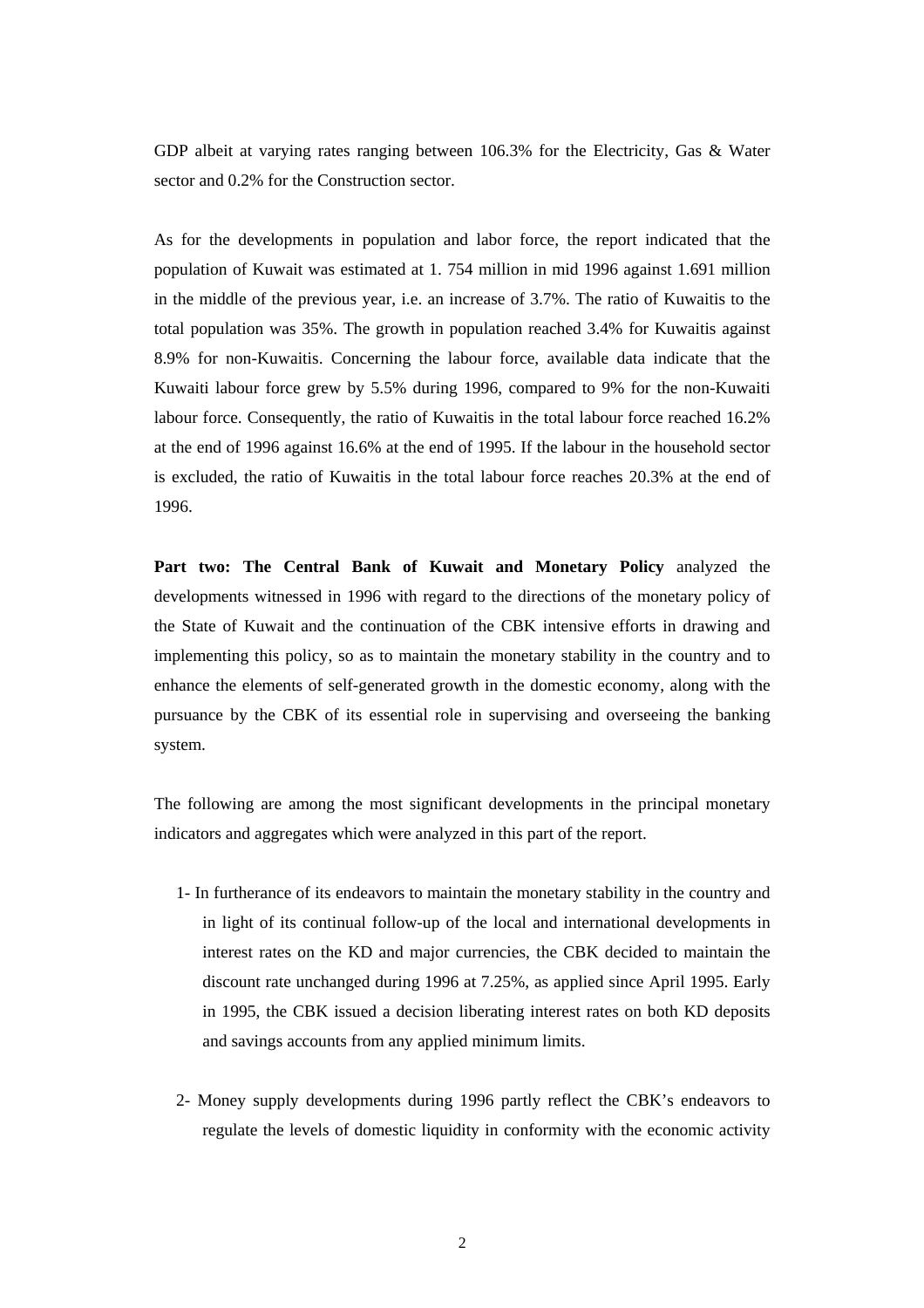requirements and to firmly maintain the atmosphere of monetary stability in the country. Money supply in its broad definition (M2) stood at KD 7330.8 million at the end of 1996, i.e. a limited decrease of 0.6% compared to its level at end of the previous year. Money supply in its broader definition (M3), which includes money supply in its broad definition (M2) in addition to the private sector deposits with the other deposit-taking financial institution, reached KD 7350.9 million at end of 1995 i.e. a decrease of 1.2% below its level at end of the previous year.

- 3- The relative stability of the KD exchange rate against major currencies continued during 1996, and was even more pronounced compared to the previous year, in light of the continued application of a system based on a special basket of currencies of countries that have significant trade and financial relations with the State of Kuwait. The movements of the US dollar exchange rate against the Kuwaiti dinar in 1996 remained within narrow margins, whereby the difference between the highest and lowest exchange rates of the US dollar against the dinar did not exceed 0.79% or 2.36 fils. Meanwhile, the US dollar fluctuated against other major currencies within broader margins, whereby the highest and lowest exchange rates of the US dollar against these currencies ranged between 14.22% as a maximum (against the Swiss franc) and 5.14% as a minimum (against the French franc).
- 4- The utilized portion of the cash credit facilities extended by the local banks and the Kuwait Finance House amounted to KD 3173.1 million at end of 1996, thus achieving a marked growth of 30.2% compared to the previous year. The balances of consumer loans -within these facilities- amounted to KD 515.6 million at end of 1996 compared to KD 525.3 million at end of the previous year.
- 5- Within the pursuance of its role in the supervision and oversight of the banking and financial system units, the CBK issued several instructions and regulations during 1996 so as to ensure the continued abidance of these units by the sound professional practices and to enhance their role in the development of the national economy.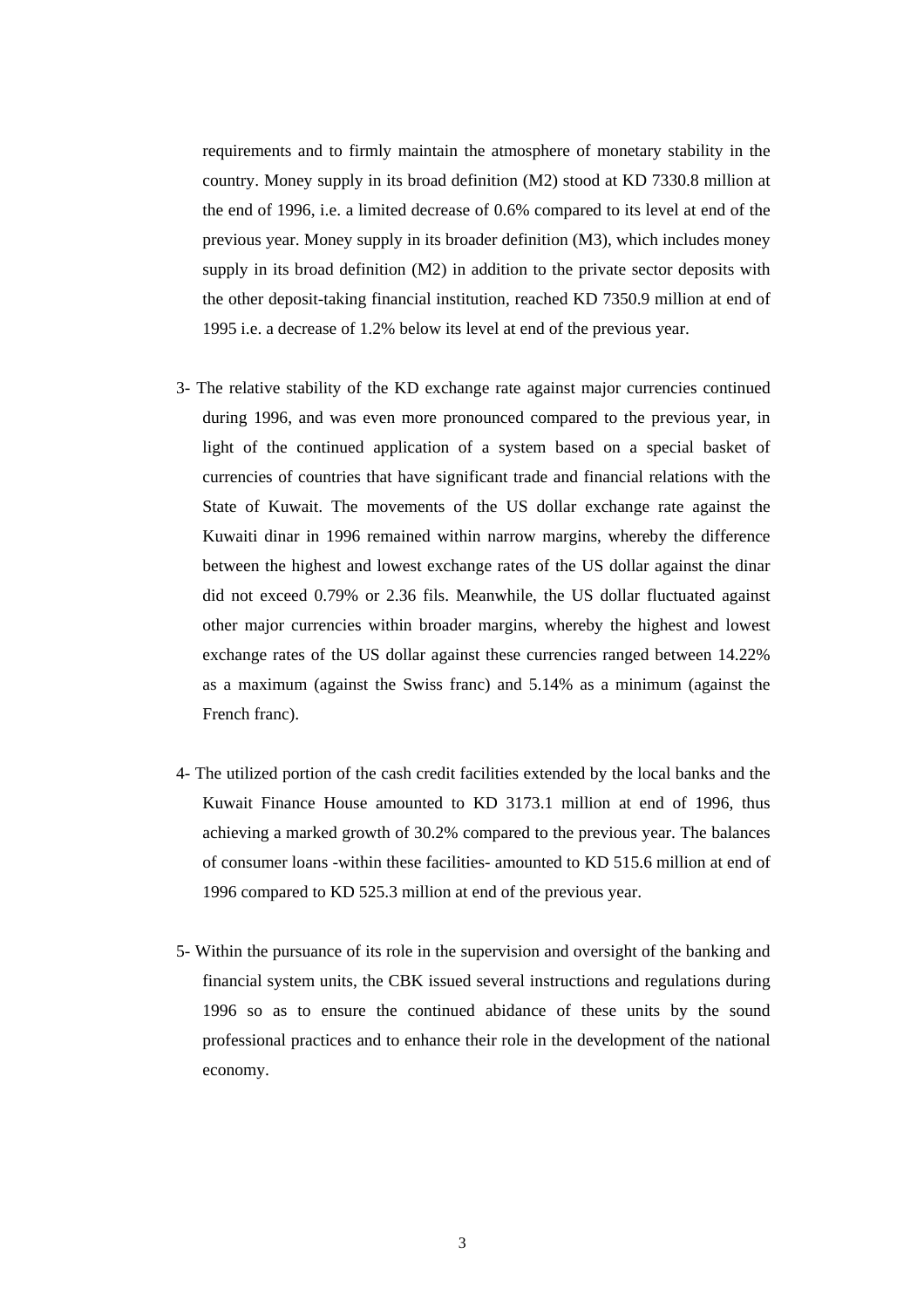- 6- During 1996, the CBK continued issuing public debt instruments on behalf of the Ministry of Finance. Thereby, the CBK issued during this year 52 issues of Treasury Bills and 13 issues of Treasury Bonds at a value of KD 3101.4 million and KD 1327 million respectively. Meanwhile, 61 previous issues of these bills with a nominal value of KD 3957.3 million, and six previous issues of these bonds valued at KD 809.2, matured during the year. In view of the above developments, the outstanding balance of public debt instruments reached a value of KD 2494.2 million at the end of 1996, (KD 1167.2 million for Treasury Bills and KD 1327 million for Treasury Bonds), i.e. a decrease of KD 338.1 million or 11.9% below its previous year level.
- 7- The volume of transactions (buying and selling) in the secondary market for public debt instruments carried out by the CBK with the local banks and investment companies amounted to KD 1112.5 million in 1996 compared to KD 1481.7 million during the previous year, i.e. a decrease of 24.9%. Moreover the direction of transactions changed from a net KD injection into the local banks and investment companies in 1995 to a net absorption of KD liquidity from these institutions during 1996. Furthermore, activity in the interbank KD-deposit market of local banks in 1996 declined as a consequence of the availability of KD liquidity with these banks. The volume of transactions in this market reached KD 9.2 billion in 1996 compared to KD 11.6 billion in the previous year, i.e. a decrease of 20.7%.
- 8- Regarding developments in the repayment of the purchased and managed debts by virtue of the Law No, (41) of 1993 and its amendments, the amounts collected from clients subject to the provisions of the above mentioned Law up to the end of 1996 totalled KD 1007.8 million, thus accounting for 16% of the total purchased debts outstanding as on 1/8/1990 and whose balances reached KD 6302.9 million.

**Part three: Financial Indicators of the Banking and Financial System** analyzed the developments in these indicators as shown by the available data on the aggregate balance sheet of local banks (in addition to the Kuwait Finance House), and the investment and exchange companies subject to the supervision of the CBK at the end of 1996. The following developments are concluded from this analysis: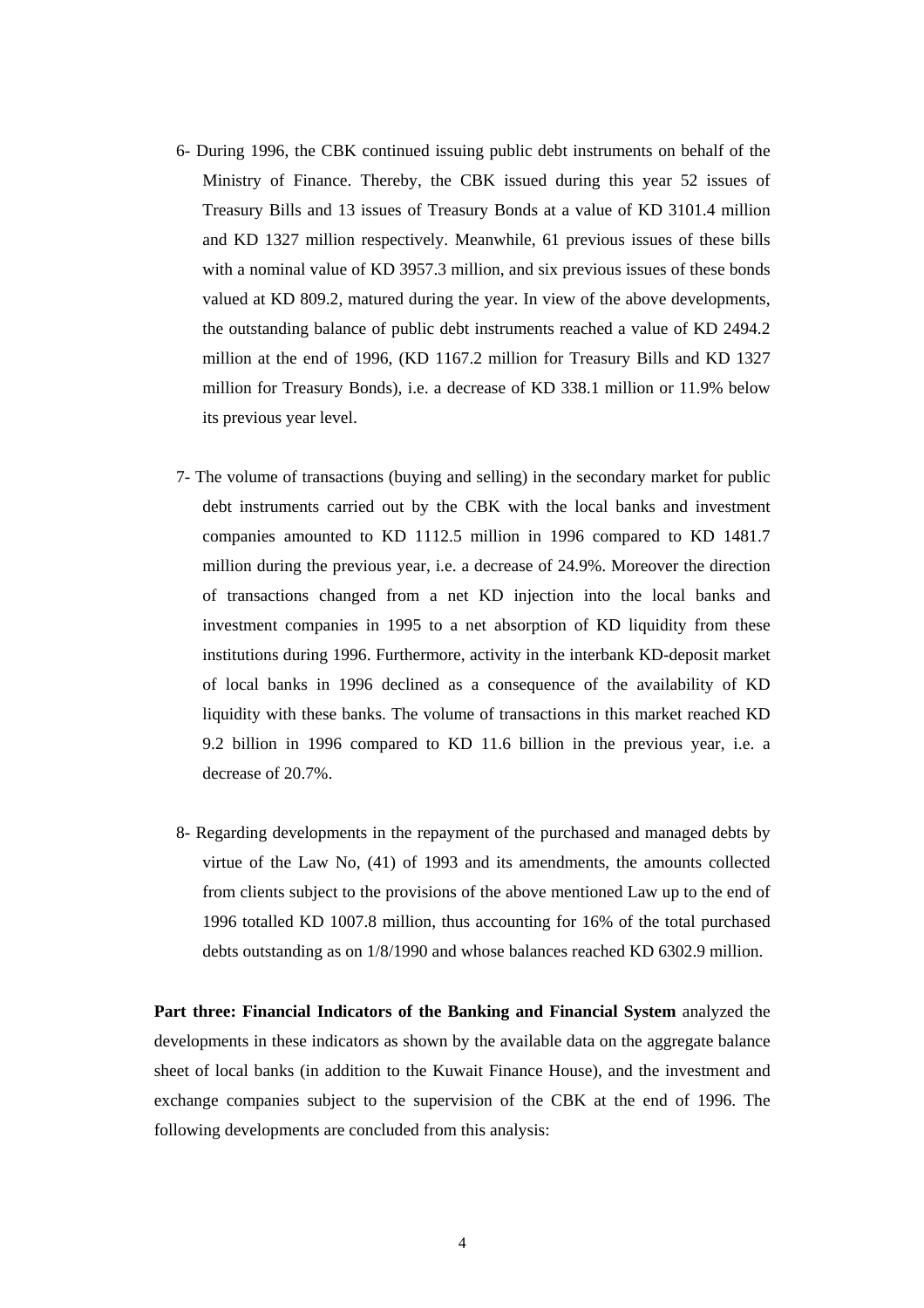1- During 1996, local banks continued to firmly establish the elements of a more developed professional structure with regard to sources and uses of funds, so as to embark on a new stage of balanced and stable growth. The aggregate balance sheet of these banks reached KD 11460.1 million at the end of 1996, i.e. a limited decrease of KD 132 million or 1.1% compared to KD 11592.1 million at end of the previous year.

 On the assets side of this aggregate balance sheet, the report indicates that the outstanding balance of claims on the government reached KD 4573.4 million at the end of 1996 against KD 5391.4 million at end of the previous year, i.e. a tangible decrease of 15.2%. Furthermore, the balance of utilized cash credit facilities extended by local banks to residents continued its noticeable increase during 1996 to reach KD 3173.1 million against KD 2436.3 in the previous year, i.e. an increase of KD 736.8 million or 30.2%; thus, raising the relative importance of these credit facilities in the structure of assets to 27.7% at end of 1996 from 21% at end of 1995. Meanwhile, on the liabilities side, despite the limited decrease in the private sector deposits with these banks by 1.2% from KD 7063.3 million at end of 1995 to KD 6980.7 million at end of 1996, their relative importance of these deposits in the structure of assets remained stable at its previous year level (60.9%).

 On the other hand, certain indicators and financial ratios derived from the analysis of available data on local banks at the end of 1996 show that the liquidity and solvency levels of these banks continued to exceed international standards. Specifically, the average capital adequacy standard for commercial and specialized banks reached 25% at end of 1996, which is discernibly higher than the minimum required limit according to the "Basle Committee" recommendations. Moreover, local banks continued in 1996 to achieve good profit levels, largely surpassing those realized during the last two years. The net realized profits from the activity of the local banks and the Kuwait Finance House stood at KD 163.7 million during 1996, representing 1.6%, 13.6% and 27.7% of their total assets, shareholders' equity and paid-up capital, respectively at the end of the same year.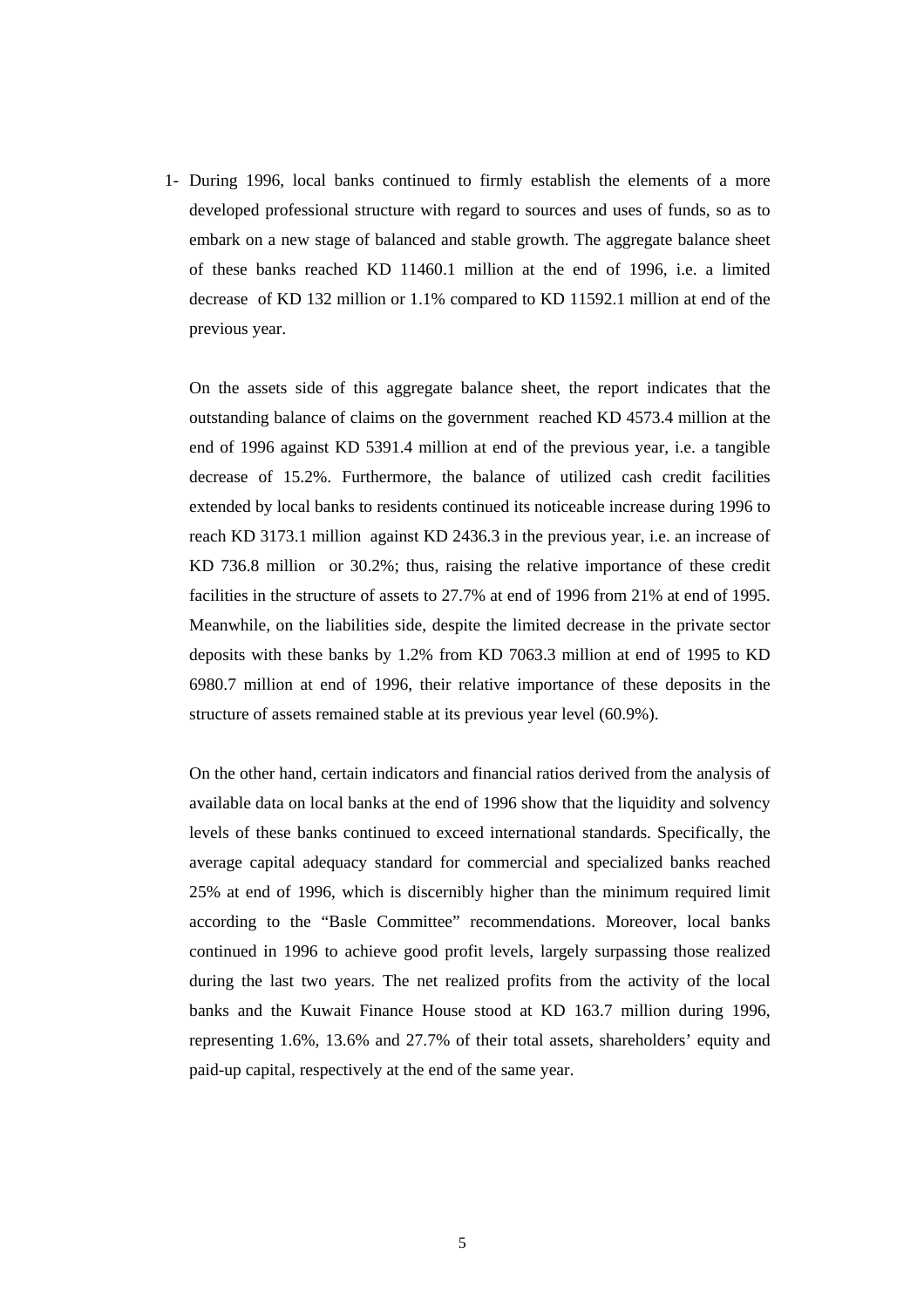2- In 1996, domestic investment companies subject to the supervision of the CBK continued enhancing their structures in terms of sources and uses of funds. Available data indicate that the aggregate balance sheet of all domestic investment companies registered with the CBK at end of 1996 (24 companies) reached KD 2044.4 million. Meanwhile, the aggregate balance sheet of 23 of these companies reached KD 1999.6 million at end of 1996 against KD 1919.2 million at end of 1995, i.e. an increase of 4.2%.

With regard to the relative importance of the elements of this balance sheet at end of 1996, the relative importance of "Capital and Reserve" on the liabilities side continued its rise to reach 42.2% at end of 1996 from 38.7% and 35.1% at the end of 1995 and 1994 respectively, thus remaining on top of the sources of financing. Furthermore, the relative importance of domestic investments in the total assets continued its rise to 21.2% at end of 1996 from 20.1% at end of 1995 and 17% at end of 1994. Meanwhile, the relative importance of foreign investments continued in its downward trend, reaching 53.4% at end of 1996 (from 56.9% and 57.4%, at the end of 1995 and 1994 respectively); yet, still remaining in the forefront of the assets elements.

3- With regard to the local exchange companies, available data indicate that the aggregate balance sheet of these companies (24 companies) totaled KD 37.6 million at the end of 1996 against KD 39.6 million (for 23 companies) at end of the previous year. This decrease was mainly on the assets side due to the decline in both the "Cash and Cash Assets" and "Financial Investments " items. The decrease in the second item was totally concentrated in foreign financial investments which fell by 60.1% below their previous year level.

 The report indicated that this balance sheet reflected the continued improvement in the financial positions of the exchange companies at end of 1996 compared to the end of 1995 and 1994, namely with regard to the capital adequacy, liquidity and profitability standards. It was also noted that the net profits realized by these companies continued their upward trend to KD 3.91 million during 1996, thus realizing a noticeable increase of 131.6% over their previous year results.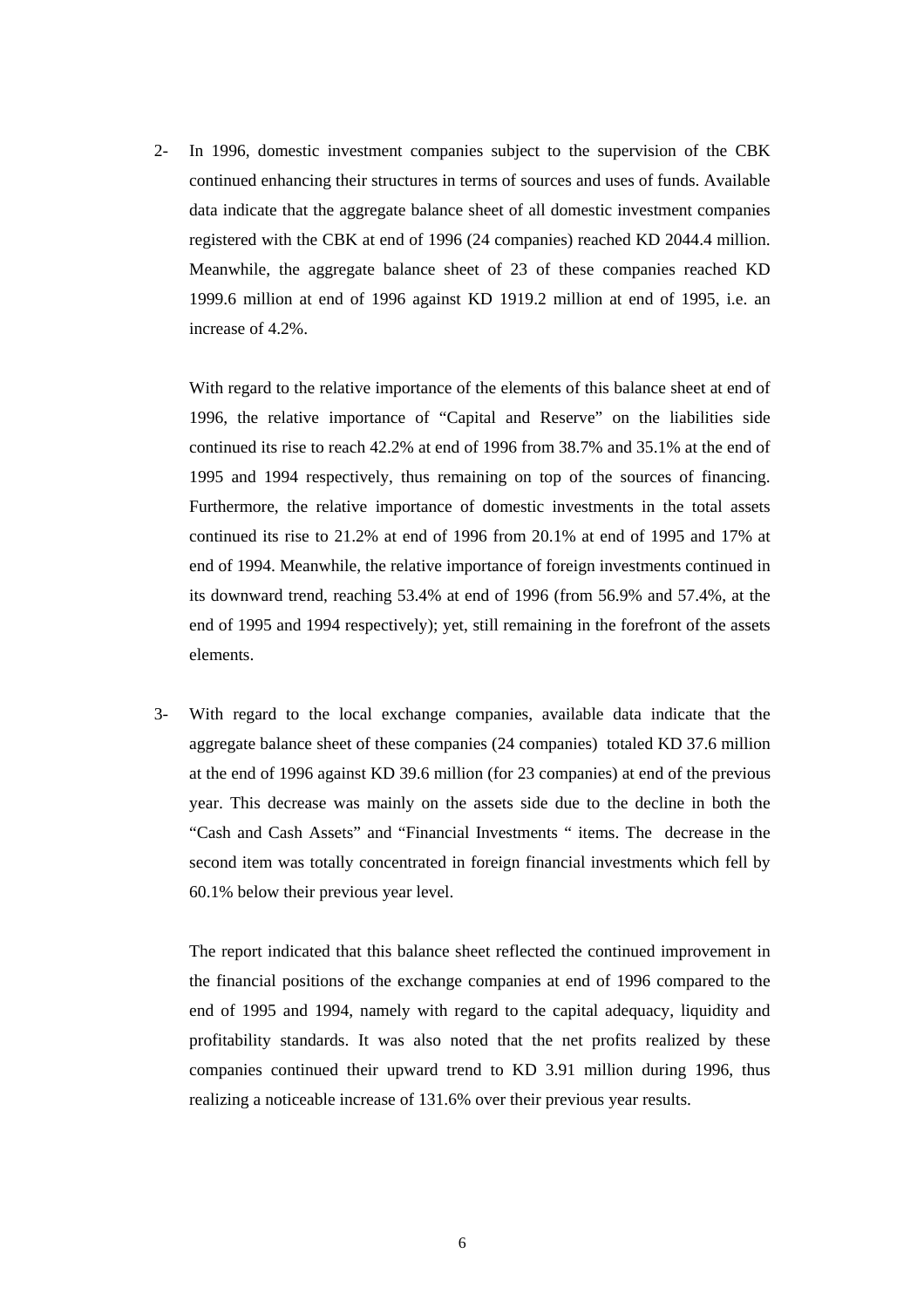**Part four: Public Finance** addressed the developments in this area during the fiscal year 1995/96, highlighting the continuing drop in budget deficit (before deducting the allocations for the Reserve Fund for Future Generations) to KD 653.4 million for this fiscal year, i.e. a drop of 40.2% below the corresponding deficit of the previous fiscal year. This decrease was the outcome of the increase in public revenues by 12% to KD 3473.1 million coupled with a limited decrease of 1.1% in expenditures to KD 4126.5 million in this budget, compared to the previous fiscal year.

Furthermore, the report addressed the main characteristics of the general budget for the fiscal year 1996/97, and the actual execution within this budget from 1/7 to 31/12/1996. Revenues in this budget were estimated at KD 3000 million, an increase of 3.1% above the corresponding estimates for the previous fiscal year. On the other hand, the budget expenditure authorizations for the fiscal year 1996/97 decreased by 0.5% to KD 4210 million. Accordingly, the value of the estimated deficit in the general budget for the fiscal year 1996/97 (before deducting the allocations for the Reserve Fund for Future Generations) amounts to KD 1210 million, i.e. a decrease of KD 110 million or 8.3% below the estimated deficit in the budget for the previous fiscal year.

**Part five: Kuwait's Foreign Trade and Balance of Payments** analyzed the most significant developments in the trade and financial relations of the domestic economy with other countries. Available provisional data on Kuwait's foreign trade and balance of payments statistics for 1996 indicate that the trade balance realized a surplus of KD 2056 million during 1996, which was substantially higher (by KD 421 million or 25.7%) than the surplus of KD 1635 million recorded in 1995. The marked growth in the trade balance surplus during 1996 is attributable to a KD 628 million rise (16.7%) in the value of Kuwait's total merchandise exports (which reached KD 4398 million), which was higher than the rise of KD 207 million (9.7%) in the value of Kuwait's total merchandise imports (which reached KD 2342 million) during that year.

In another development, the surplus in the services account continued to increase for the second consecutive year, thus reaching KD 418 million during 1996, i.e. a substantial increase of KD 192 million (85%) above its previous year level. Meanwhile, the net value of unrequited foreign transfers increased slightly by KD 8 million (1.6%) to KD 504 million. Consequently, the developments in the above three items led to the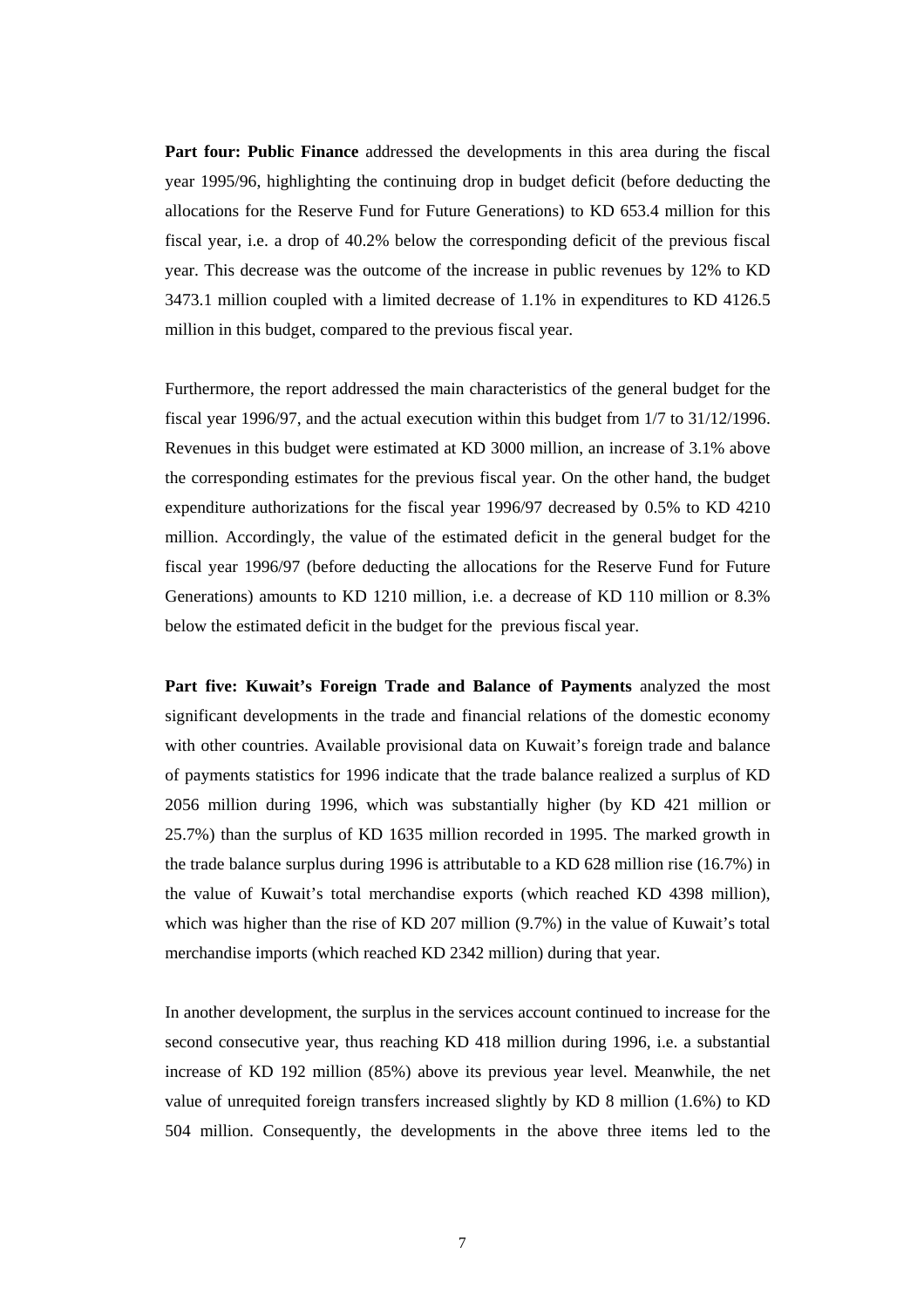continued increase in the "current account" surplus during 1996 -for the fourth year in succession- to KD 1970 million against a surplus of KD 1365 million during the previous year, i.e. a substantial increase of KD 605 million or 44.3%.

The financial surplus realized in the "current account" translated into capital outflows during 1996. Specifically, the capital flows under the "Non-Monetary Capital" account continued following the outward direction they displayed since 1993, although at a noticeably slower pace, to reach KD 512 million during 1996 against KD 867 during the previous year. This slowdown was due to the noticeable change in the "Other Capital" item from a net outflow of KD 778 million in 1995 to a net inflow of KD 44 million in 1996 . Meanwhile, the "Government Investment Account" showed a net outflow of KD 2516 million.

The above net outflow by KD 1991 million in the capital account compared to the surplus in the current account valued at KD 1970 million resulted in a slight deficit of KD 21 million in the overall position of the balance of payments. This, in turn, was reflected in the form of a slight decrease by the same value in the net value of the CBK reserve assets at end of 1996. However, if the change in the overall position of the balance of payments is considered from a broader perspective, so as to include the change in the government investment account and the net value of the CBK reserve assets, the overall position of the balance of payments shows a surplus of KD 2495 million during 1996 compared to a surplus of KD 774 million during 1995.

**Part six: The Kuwait Stock Exchange (KSE)** pointed out that the market indicators reached unprecedented record levels during 1996, due to a combination of favourable factors which the report reviewed in some detail. The total value of traded shares in the KSE in 1996 stood at KD 5756.4 million (25711.3 million shares) against KD 1908.3 million (9054.9 million shares) in 1995, i.e. an increase of 201.6%. Furthermore, the number of transactions increased from 105.4 thousands in 1995 to 307.9 thousands in 1996. The KSE general price index also rose by 39.5% to 1905.6 points at the end of 1996 against 1365.7 points at end of the previous year.

Assets of companies listed on the KSE as at end of 1996 stood at KD 13.9 billion. These companies announced net profits amounting to KD 405.5 million in 1996. Meanwhile,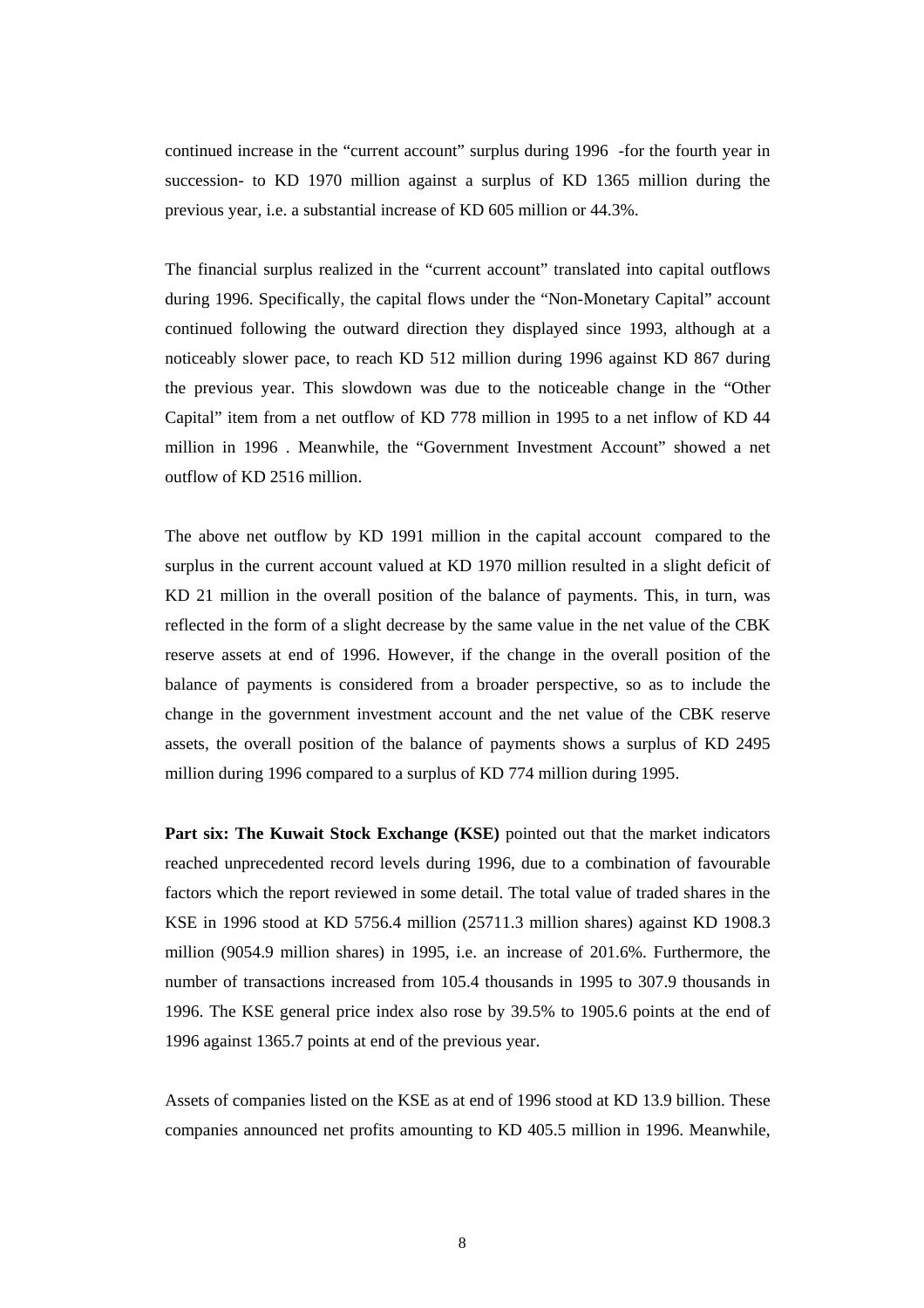the average return on shareholders' equity for the listed companies reached 14.4% in 1996.

The report also pointed out that the number of companies listed on the KSE reached 60 at the end of 1996, while the total number of issued shares reached 16.7 billion with a capital market value of KD 6.2 billion i.e. an increase of 17.6% for the number of companies, 11.6% for the share issue base and 43% for the capital market value above the previous year.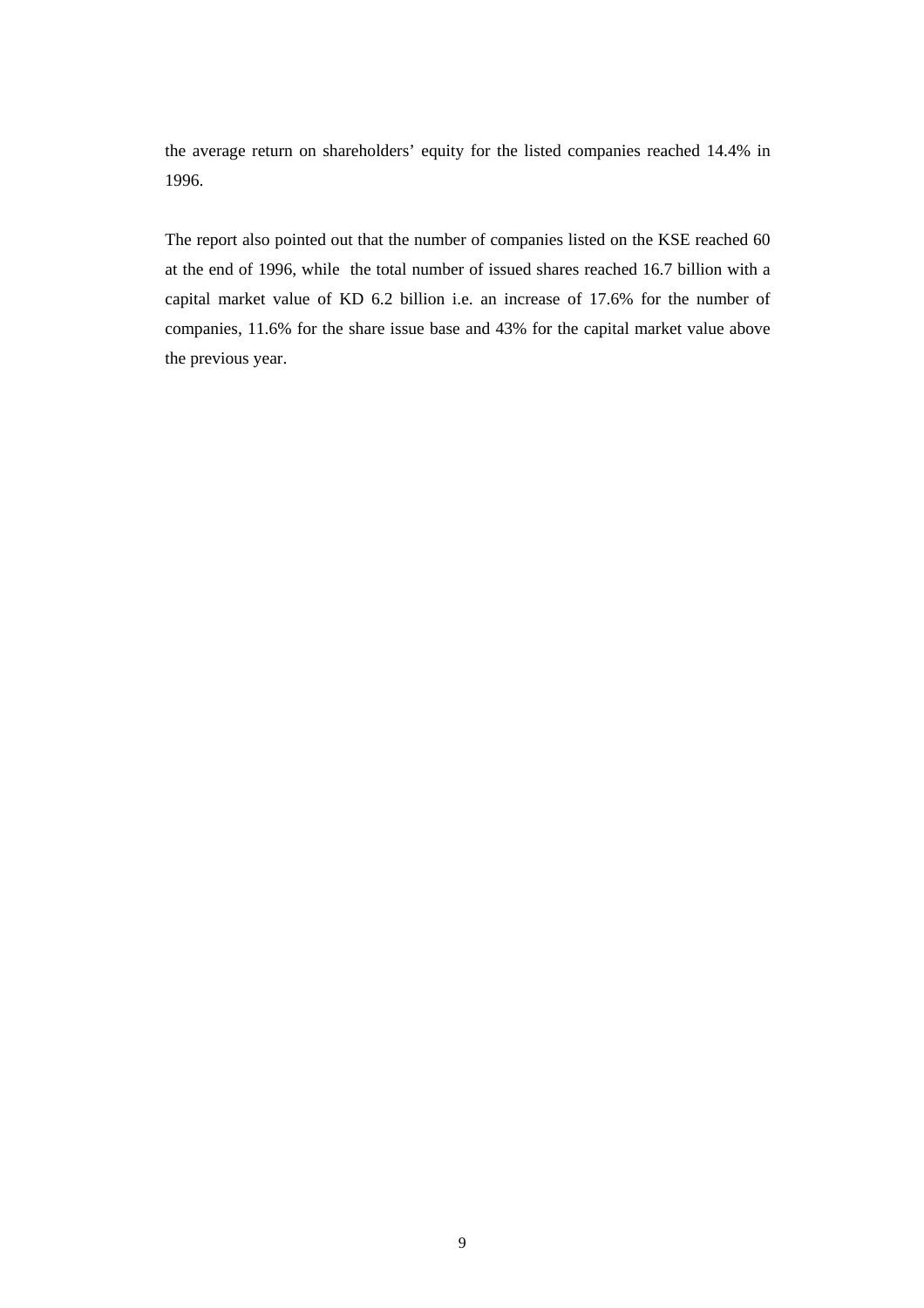# Table (57)

### **Development in Main Economic, Financial and Monetary Indicators and Variables**

| (KD million) |  |
|--------------|--|
|              |  |

| <b>Item</b>                         | 1992    | 1993   | 1994    | 1995    | 1996    |
|-------------------------------------|---------|--------|---------|---------|---------|
| <b>National Accounts:</b>           |         |        |         |         |         |
| <b>GDP</b> at Current Prices:       | 5826.5  | 7230.5 | 7379.7  | 7942.3  | 9277.1  |
| Crude Oil & Natural Gas Sector      | 1800.3  | 2961.2 | 2829.9  | 3136.8  | 4127.4  |
| Non-oil Sectors, of which           | 4026.1  | 4269.3 | 4549.8  | 4805.5  | 5149.7  |
| <b>Petroleum Products</b>           | 295.0   | 362.7  | 493.7   | 580.6   | 716.8   |
| <b>Domestic Prices (Points):</b>    |         |        |         |         |         |
| $CPI$ (1978 = 100)                  | 180.8   | 181.5  | 186.1   | 191.1   | 197.6   |
| <b>Monetary and Banking</b>         |         |        |         |         |         |
| <b>Aggregates and Indicators:</b>   |         |        |         |         |         |
| Money Supply (M2)                   | 6058.5  | 6396.5 | 6742.9  | 7374.7  | 7330.8  |
| Money (M1)                          | 1108.5  | 1114.0 | 1126.0  | 1184.9  | 1242.6  |
| Quasi-money                         | 4950.0  | 5282.5 | 5616.9  | 6189.8  | 6088.2  |
| Private Sector Deposits with Local  |         |        |         |         |         |
| <b>Banks</b>                        | 5679.4  | 6041.3 | 6391.6  | 7063.2  | 6980.7  |
| of which: KD Deposits               | 4898.9  | 4991.2 | 5282.9  | 5755.3  | 5724.1  |
| Credit Facilities Extended by Local |         |        |         |         |         |
| <b>Banks to Residents</b>           | 1032.7  | 1240.9 | 1703.2  | 2436.3  | 3173.1  |
| of which: Consumer Loans            | 470.2   | 484.6  | 522.8   | 525.3   | 515.6   |
| Net Foreign Assets of Local Banks   | 1063.0  | 1236.5 | 1213.2  | 1461.4  | 1407.5  |
| Aggregate Balance Sheet of Local    |         |        |         |         |         |
| <b>Banks</b>                        | 10418.2 | 9945.9 | 10966.5 | 11592.1 | 11460.1 |
| KD KD Exchange Rate at Year End     |         |        |         |         |         |
| (fils per US dollar)                | 302.93  | 298.17 | 300.02  | 298.93  | 299.79  |
| <b>Public Debt Instruments:</b>     |         |        |         |         |         |
| Value of Issues:                    | 2860.4  | 5287.2 | 6703.2  | 6851.7  | 4428.4  |
| <b>Treasury Bills</b>               | 2860.4  | 5287.2 | 6012.8  | 6042.5  | 3101.4  |
| <b>Treasury Bonds</b>               | 0.0     | 0.0    | 690.3   | 809.2   | 1327.0  |
| <b>Balances at Year End:</b>        | 1625.3  | 2079.7 | 2781.0  | 2832.3  | 2494.2  |
| <b>Treasury Bills</b>               | 1585.1  | 2074.7 | 2090.7  | 2023.1  | 1167.2  |
| <b>Treasury Bonds</b>               | 40.2    | 5.0    | 690.3   | 809.2   | 1327.0  |

............................................................................................................................... Cont'd.